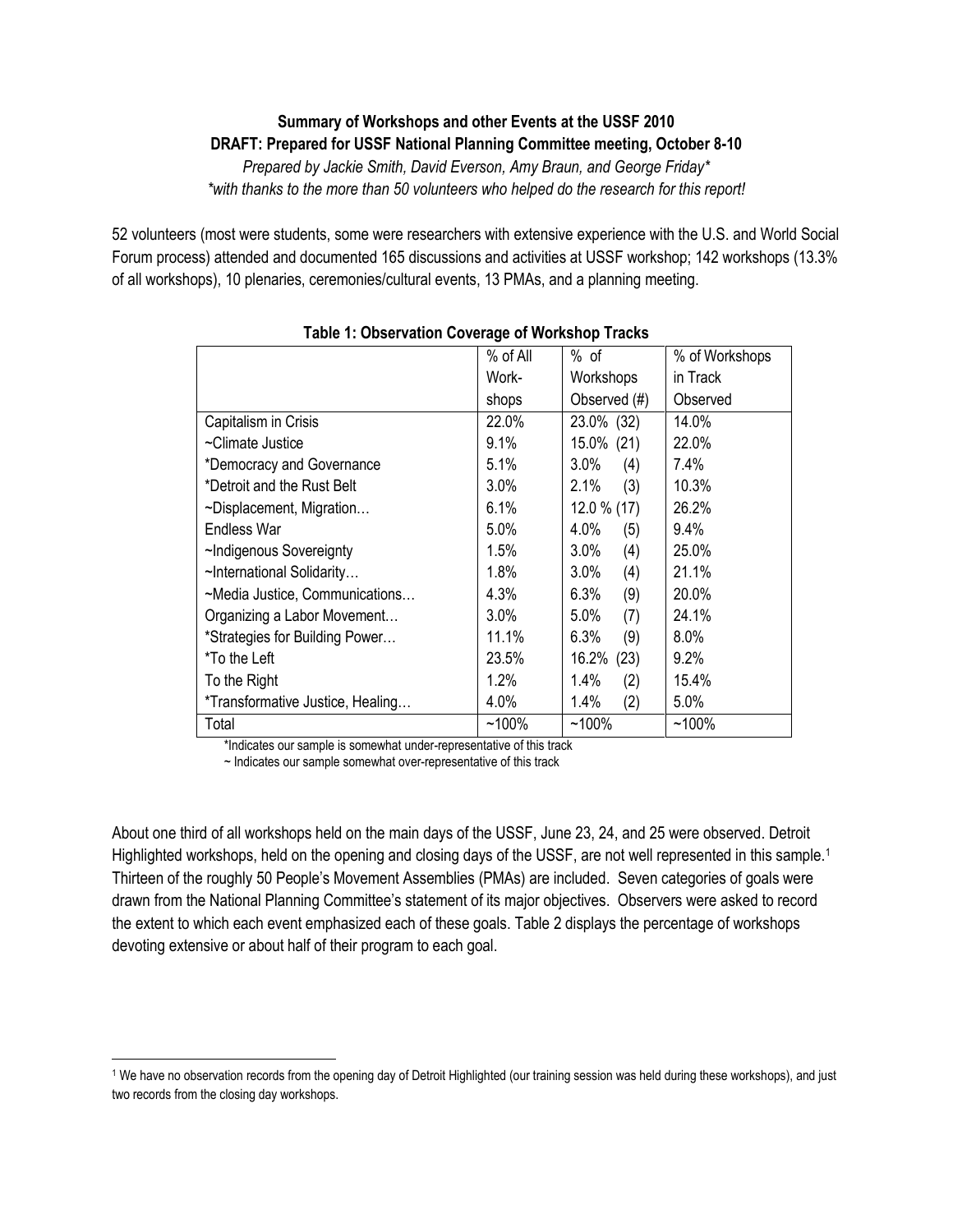| Goal |                                                          | <b>Extensive</b><br>emphasis | <b>Some</b><br>emphasis to<br>50% of time | <b>Total</b> |
|------|----------------------------------------------------------|------------------------------|-------------------------------------------|--------------|
|      | Building local movement capacity                         | 23.0%                        | 30.2%                                     | 53.2%        |
|      | Building relationships/collaboration across groups and   | 27.9%                        | 37.4%                                     | 65.3%        |
|      | movements                                                | 36.1%                        | 38.9%                                     | 75.0%        |
|      | Developing a common agenda for social transformation     | 18.7%                        | 38.4%                                     | 57.1%        |
|      | Developing organizing skills and tools                   | 6.2%                         | 22.9%*                                    | 29.1%        |
|      | Supporting movements in Detroit                          | 28.6%                        | 37.1%                                     | 65.7%        |
|      | Creating space for movement convergence and strategizing | 26.4%                        | 43.2%                                     | 69.6%        |
|      | Fostering international solidarity                       |                              |                                           |              |

# **Table 2: Goals Emphasized in USSF Events**

\*Figure excludes most "Detroit Highlighted" workshops.

- **75%** of events emphasized **developing common agendas**, suggesting that a good deal of work at the USSF is **devoted to political/ideological work**.
- Around **66%** of all events stressed **building alliances**.
- **Over 66%** devoted attention to **strengthening international solidarity**.

Aside from the Detroit Highlighted sessions, nearly 30% of events devoted some attention to supporting movements in Detroit suggesting that organizers' work to draw attention to the movements in the host city of the USSF was effective. 55% of all events made some reference to the current political moment or the current economic or ecological crisis. Preparations for the National People's Movement Assembly were at least mentioned at 17% of the events we observed.

#### **Activities**

Observers classified events according to their major objectives or activities. For instance, they indicated whether it discussed a particular issue, whether it sought to build alliances among diverse movements or groups, and whether it fostered political or ideological discussions/analyses. Roughly half of all events we observed focused on a particular issue (N=145). Fifteen percent stressed the formation of links among groups (N=42), and 12% stressed political or ideological themes (N=33).

|                               | Extensive emphasis | Little or some emphasis |
|-------------------------------|--------------------|-------------------------|
| Consciousness-Raising         | 55.8%              | 32.4%                   |
| <b>Alternative Visions</b>    | 28.9%              | 41.1%                   |
| <b>Experience Sharing</b>     | 54.1%              | 32.8%                   |
| International Connections     | 21.8%              | 29.0%                   |
| Joint Action                  | 5.4%               | 16.6%                   |
| Local mobilization            | 6.9%               | 26.4%                   |
| Developing Strategies/Tactics | 25.4%              | 40.5%                   |
| Plan Future Organizing        | 8.8%               | 21.5%                   |
| "New Politics"                | 21.3%              | 25.7%                   |

**Table 3: Activities Emphasized in USSF Workshops/Events**

Total observations: 204